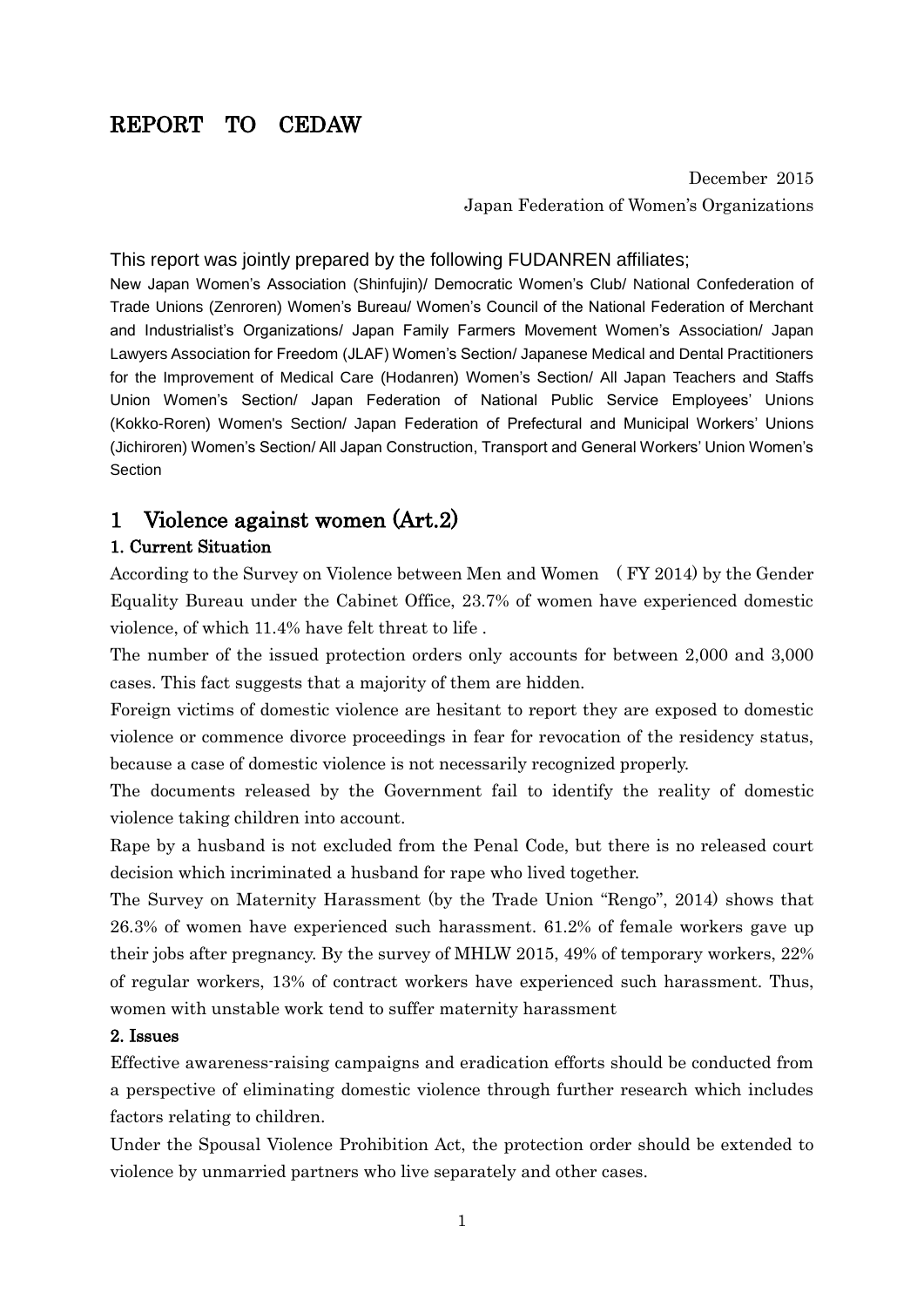There are many cases of sexual violence, murder and other crimes against women and girls committed by U.S. soldiers stationed in the military bases. The U.S.-Japan Status of Forces Agreement which restrains jurisdiction of Japan for the protection of U.S. soldiers from prosecution should be revised.

violence by unmarried partners who live separately and other cases.

# 2 Temporary Special Measures, Participation in Political and Public Life (Art. 4 and 7)

### 1. Political Participation

The level of women' participation in politics remains significantly low. With women accounting only for 9.5% of all lawmakers in the House of Representatives, Japan ranks 153rd (Inter-Parliamentary Union, November 2015), lagging behind most of the nations. In the unified local elections held in April, 2015, the number of women elected to local assemblies slightly increased, but women are still underrepresented in parliament in all levels.

Japan's Seventh and Eighth Periodic Reports only suggest the introduction of positive actions to increase the percentage of female candidates of each political party, with no concrete measure. In the nationwide survey conducted by the New Japan Women's Association on the gender-based discrimination and contempt experienced by female local assembly members, 54 percent of the respondents said that they had felt and/or were feeling uncomfortable or offended by sexism inside and outside the parliament. The survey result reminds us that deep-rooted discrimination against women shown by the stereotyped gender roles and sexist remarks and behavior is a serious obstacle to women's participation in local assemblies, in terms of being elected and of fulfilling their roles as assembly members.

The single–seat constituency system, in which only the candidate with the biggest votes wins the seat, makes it even more difficult for women to be represented. Under this system, the votes are not reflected fairly in the parliament seats. It is therefore urgent to change the present election system drastically to one centering on the proportional representation so that the will of the electorates are reflected accurately. Also, the existing Public Offices Election Law, which imposes restrictions on the freedom of election campaigns, should be fully amended. Donations by corporations and other organizations to political parties to buy political influence and decisions must be banned. Further, subsidies to political parties must be abolished because they violate the Constitution that guarantees the freedom of thought and belief, and because they have become the major cause of degradation of lawmakers and politicians.

#### 2. Hiring and Promotion of Female National Public Employees

Officers in managerial positions who are disparate to achieve a numerical target have pressured on female public employees to accept a promotion. As a result of this the employees are appointed to the higher positions against their will and those female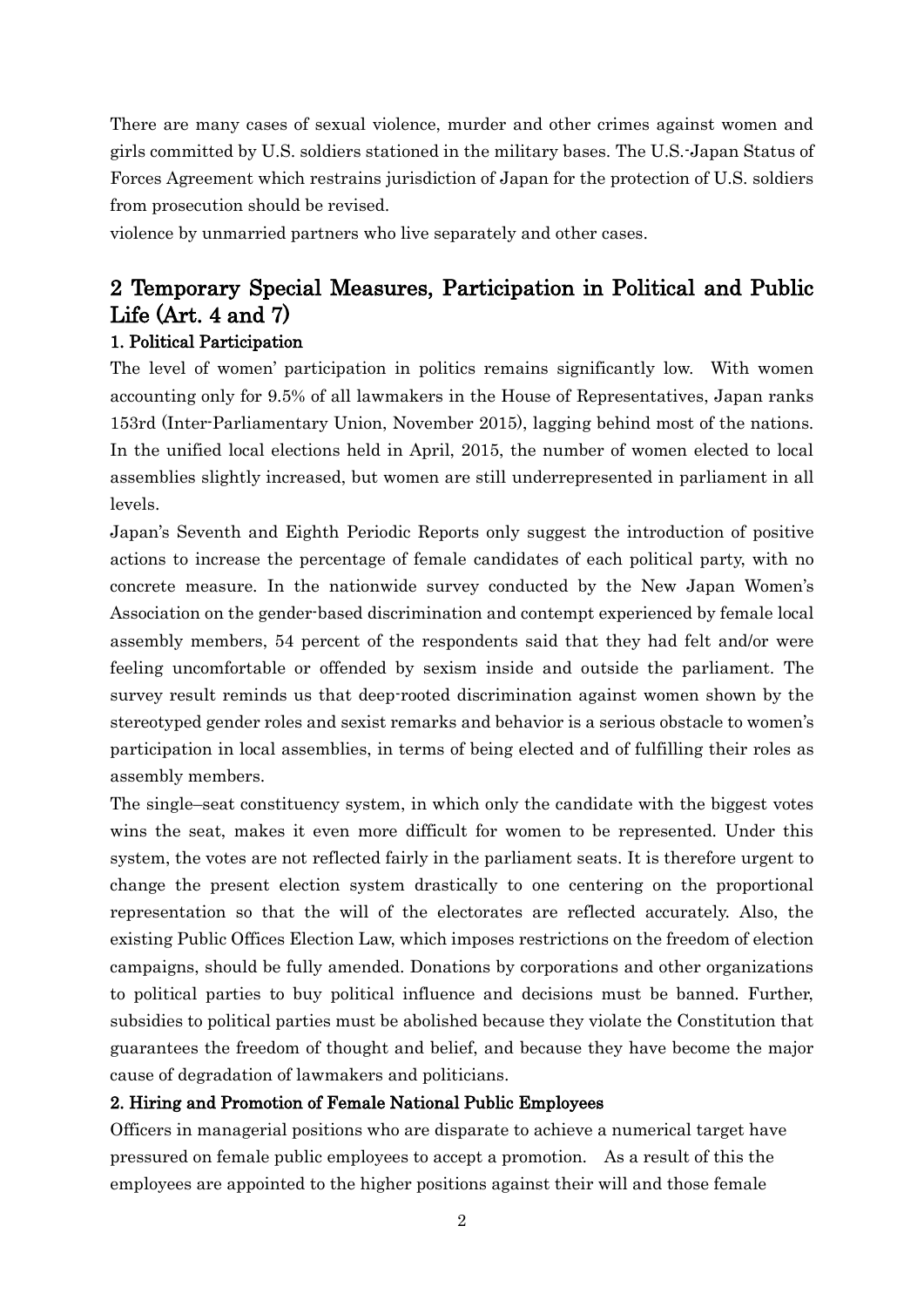workers who are single or less family responsibilities are coerced to transfer anywhere in the country. These promotions unfavorable for employees have brought about friction among workers. In addition, the government has failed to take responsibilities to facilitate the promotion of female national public employees and has left a setup of concrete measures toward achieving the goals to each ministries and agencies. A current number of national personnel are less than one third of that in 1968 because of successive personnel reductions in the country's administrative institutions since the year. While labor intensity has increased, the transfer associated with the promotion forces a long commute and a work away from one's home upon the national public employees. In this situation female employees have more and more difficulties in balancing between work and life. As the government has failed to provide substitute personnel for understaffed workplaces, many female workers cannot use support systems for employees for balancing between work and family life and eventually give up their jobs on an occasion of pregnancy, childbirth and care for family members.

Currently 70,000 part-time employees are working at the workplace of the National Government. However there are huge gaps in working conditions between regular and non-regular employees.

In order to redress this situation and to promote the women's participation, what necessary now is to improve the administrative system including the increase in the number of personnel and also it is important to increase awareness among workplaces and officers in managerial positions for planned personnel management.

#### 3. Hiring and Promotion of Women by Local Governments

The proportion of female employees in local governments who got promoted to the class of section chief or higher increased from 4.2% to 7.7% between 2006 and 2015. It showed an increase and did not come close to even 10%.

A 2013 survey conducted by Jichiroren's women's section said that "job planning based on working long hours" and "men's overworking" prevent the promotion of gender equality in workplace. Promoting women's participation in public life needs first to improve working environment for both men and women to work with dignity.

The underlying reasons for such poor progress in local governments are excessive personnel cuts and the replacement of regular employees by the "non-regular". The number of local government employees who work on a regular basis keeps on decreasing over the past 20 years, dropping by 540,000 to 2.74 million between 1994 and 2014.

Local government employees in precarious employment through the country increased in number, to 603,582 in 2012, among them 74.2% is women. As the number of "non-regular" employees who can only earn less than two million yen a year is growing, female employees in the public sector are generally suffering from low wages. For example, in welfare services such as day nurseries, where a large portion of workers are women, the rate of "non-regular" employees is high above 50%, and their lower wages resulted in high turnover. As shown in a case that a plan of launching a care service for babies less than 12 months of age was suspended due to underhanded nursery staff, some services for citizens having children were made to be canceled. As a consequence, many of women are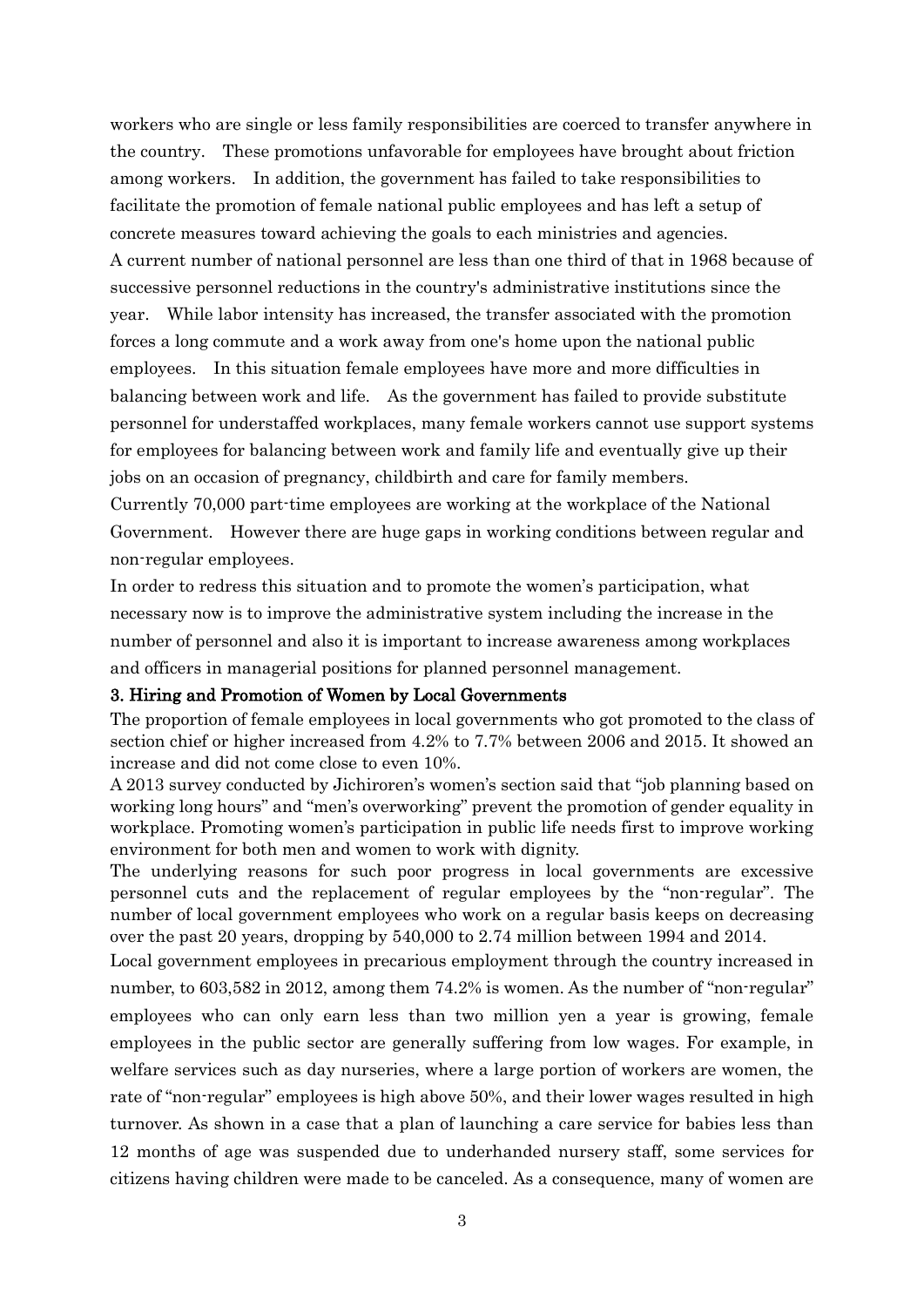deprived of their job opportunities.

The responsibility of a local government specified by low is to "promote the welfare of its residents." The government is obliged to encourage local governments to carry out their tasks by improving the social security program as well as the quality of employment.

# 3 Stereotyped Perceptions of Gender Roles (Art. 5), Education(Art. 10)

In Japan the perception of gender equality has not fully spread. As the number of double income household increase, the ratio of people who are for the stereotyped perceptions of gender roles has been declining. However, through all generations, the ratio of male college graduates who are in favor of it is high, and the ratio of the female supporting it tends to increase. This result indicates that they somehow failed to have the awareness of gender equality through education.

Recently even government officials have repeatedly made several discriminatory utterances. The statement by the governor in Kagoshima in August has raised criticism. He mentioned, "What has become of girls by learning sine, cosine and tangent?" The change of their recognition in gender equity is needed.

In addition, some separate schools by sex still survive in public education. Before the revision of Basic Act on Education, the article 5 referring to the coeducation existed in the law. However, in this revision the article was eliminated, and as a result, its improvement has been more delayed. So, the article of coeducation should be introduced again into the Basic Act on Education.

There is no description of scholarship in the section of enlarging the educational and learning opportunity on the "7th and 8th Report". Social inequality and poverty have been enlarging, and are especially serious among female-headed single parents. These are seriously affecting children. In order to assure the sound growth and development of children, effective measures should be taken such as improving the child rearing allowance and financial aid for school expense subsidies, free high school education, introduction of the grant-type scholarship program, free medical care program for children.

The ratio of female teachers makes up over 60 percent in primary schools while it becomes lower in junior high schools and much lower in high schools. In executive posts, the ratio of female school principals and vice principals is on the rise in the long run, however, it is still very low compared with that of female teachers overall. Female professors in junior colleges make up over 50 percent while the ratio in colleges and universities stays low in the level of 10 percent.

As you have seen above, the ratio of female executives in the educational institutions as well as that of female professors in colleges and universities has fallen far short of the target 30 percent to leading positions. It is necessary to conduct the study and research on how to achieve the target ratio, considering their working condition.

Moreover, in the sex education, strong government interventions, sometimes like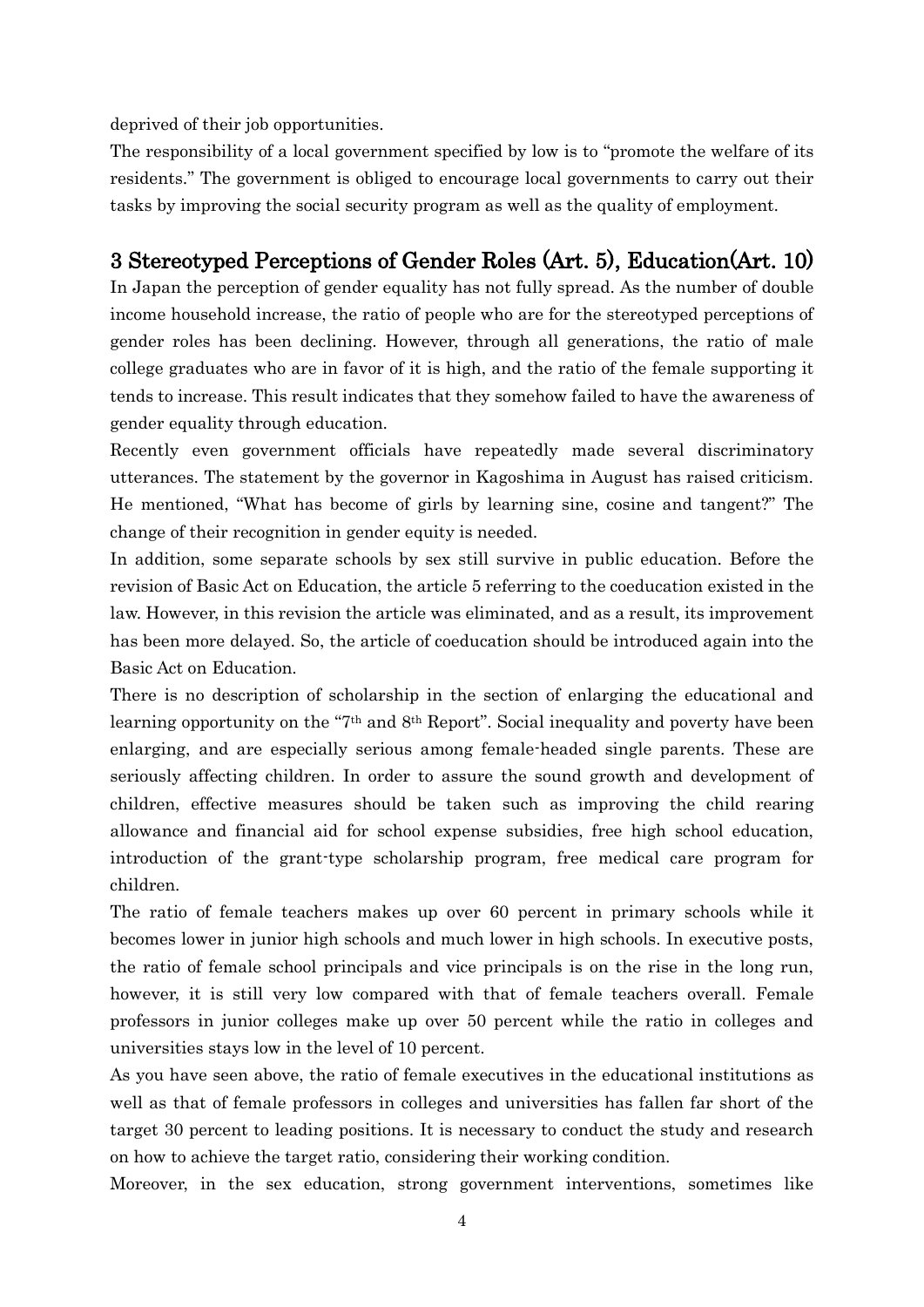suppressions, have historically prevented appropriate gender education from being conducted in class: for example, in its view, teaching the name of the body parts correctly is too excessive, although it is quite appropriate from the viewpoint of sex education. Furthermore, in 'Abe's Educational Reform', the Abe's Cabinet imposes on students the nationalistic values by making ethics an official subject in schools. Also it strengthens the management and control, and promotes competition in education by the national standardized tests while it denies education based on scientific recognition and historical facts.

Therefore, while we strongly resist the educational interventions by the government, we will study further to improve educational contents in order to realize gender equality.

# 4 Employment (Art.11)

### 1. Actual Situation of Working Women in Japan (1)Gender pay gap remains significant.

An average wage of women is only a half of the men (average annual income for male was 5.14 million yen and for women was 2.72 million yen, Source: the National Tax Agency, Wage Survey on Private Sector, September 2015). 42.9% of female workers earn only annual income below 2 million yen, which is a level of "working poor". Elements of the following paragraphs 2-7 create gender discriminately low wage structure against women in a complex manner.

# (2) Employment Management Category, which has two tracks with a main career track and general employment truck, leads to indirect discrimination

In June 2014, the Tokyo Employers' Association conducted a survey comparing scheduled cash earnings of college graduates employed in the main career track and general employees. The survey found that starting salary at 22 years of age for the former was 211,562 yen and the latter was 187,860 yen, a difference of more than 20,000 yen. The gap even widened to 240,000 yen in comparison of 60-year-old employees, a monthly salary 578,289 yen for the former and 337,971 yen for the latter. Female workers with family responsibilities have difficulty in choosing the main career track which leads to managerial positions because the position require long working hours and potential relocation. Even if they choose the main career track, they have difficulty continuing working. In 2011 the proportion of women who work in the main career track remains low at 5.6%. In that context, very few female workers work in managerial positions (11.3%, Source: Ministry of Internal Affairs and Communications, Labor Force Survey, in 2015). (3)60% of female workers give up their jobs on the occasion of pregnancy and birth of the

### first child.

Women who are pregnant or child-rearing cannot continue to work because of a situation of workplaces where personnel shortage and long working hours became chronic. In addition, harassment against them is prevalent in the workplaces. A number of women who give up their job against their will to continue to work while she is child-rearing are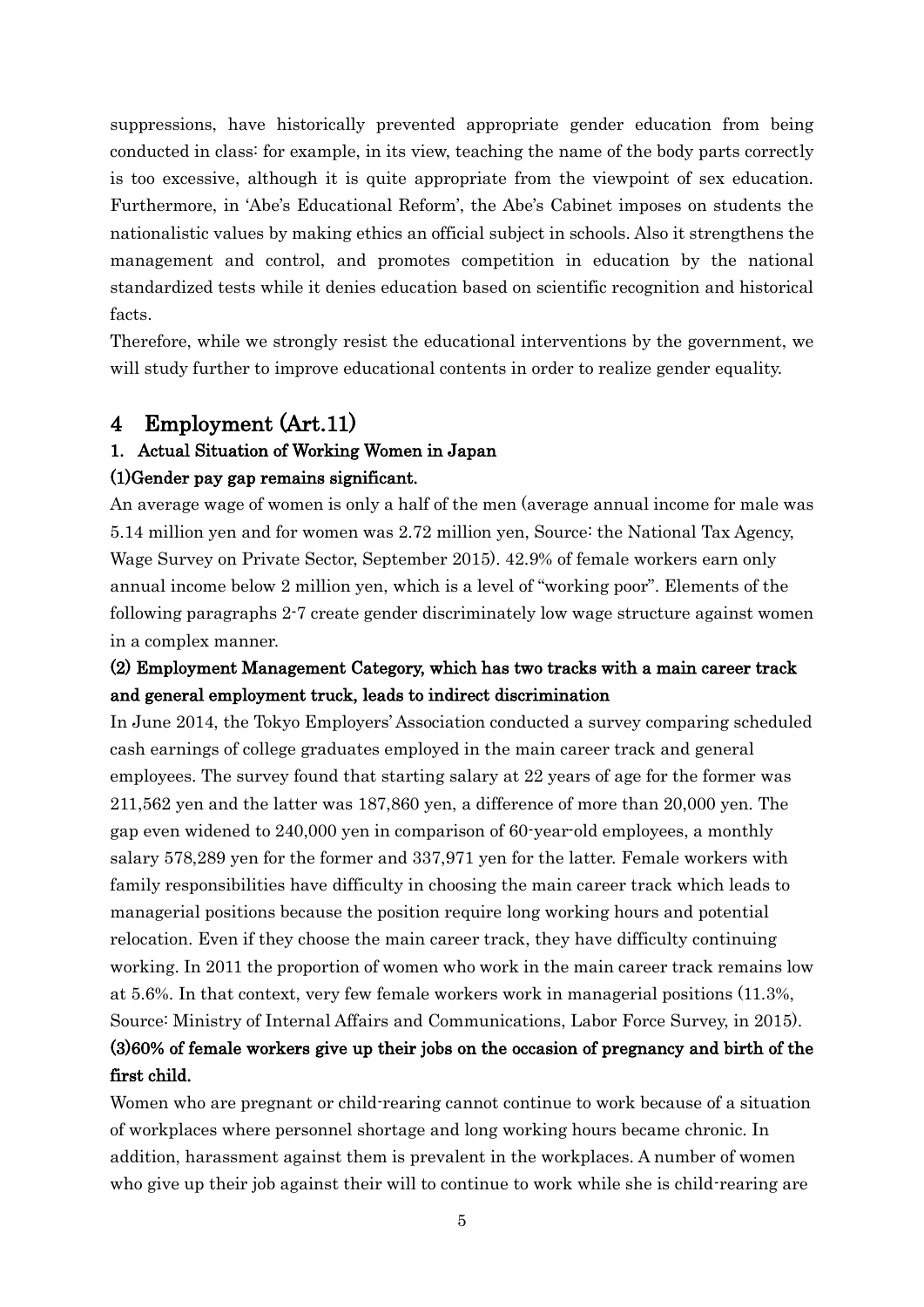still high. A labor force participation rate for women by age and rank forms M-shape curve with the rates of women aged 30-34 years old and 35-39 years old of child-bearing and rearing age at the bottom of M-shape. In 2014, a number of the women in this age group that they want to work but are unable to find jobs climbed to 3.03 million. Only 4.0% of non-regular workers including part-time and agency workers continue to work using childcare leave after a birth of first-child.

#### (4)Many workers give up their jobs for care for family members.

The government statistics showed that approximately 440,000 workers have been forced to leave their jobs by reason of care for family members in the past five years.

### (5)A major factor that women shoulder heaver family responsibilities is long working hours of men.

17.0 % of men in their 30's and 16.9% of men in their 40's work as long as more than 60 hours a week (Labor Force Survey, 2014). With this reason, burdens of children and domestic tasks are not equally shared between men and women.

### (6)About 60% of female workers are non-regular workers. Equal treatment between regular and non-regular workers has not been established.

Labor Force Survey by the Ministry of Internal Affairs and Communications in 2014 found that a rate of non-regular workers was 21.8% for men and 56.7% for women. It is difficult for women to come by regular employments if she once leaves her job for pregnancy. A rate of workers whose first job after graduating from school was non-regular employments reached 40%. However, a difference between men and women still exists in this rate, 28.4% for men and 48.5% for women.

With regard to a pay gap between male regular workers and female non-regular workers, since the equal treatment has not been established, taking the wage of the male workers as 100, the wage of the female non-regular workers rated 50.4. (Basic Survey on Wage Structure by MHLW, 2014). While a minimum wage is essential for part-time workers' wages, its national average remains low at 798 yen (2015 revision) and fails to guarantee wages to live.

In particular, the lone parent often works as a non-regular worker. The worker is often excluded from regular employment because the worker cannot work long working hours or takes leave frequently for child-rearing. The relative poverty rate of children has worsened from 10.9 percent in 1985 to 16.3 percent in 2012, the worst ever. The poverty rate of single- parent household stands at 54.6%, the worst level among 34 OECD members.

# (7)Occupations such as nurses, childcare workers and care workers are poorly paid jobs and women are concentrated in these fields. The number of non-regular workers is also increasing in these occupations.

These occupations are essential to the fabric of society and allow working women to reconcile work and family responsibilities. However in the occupations, working conditions are poor and they suffer from serious personnel shortage. The situation can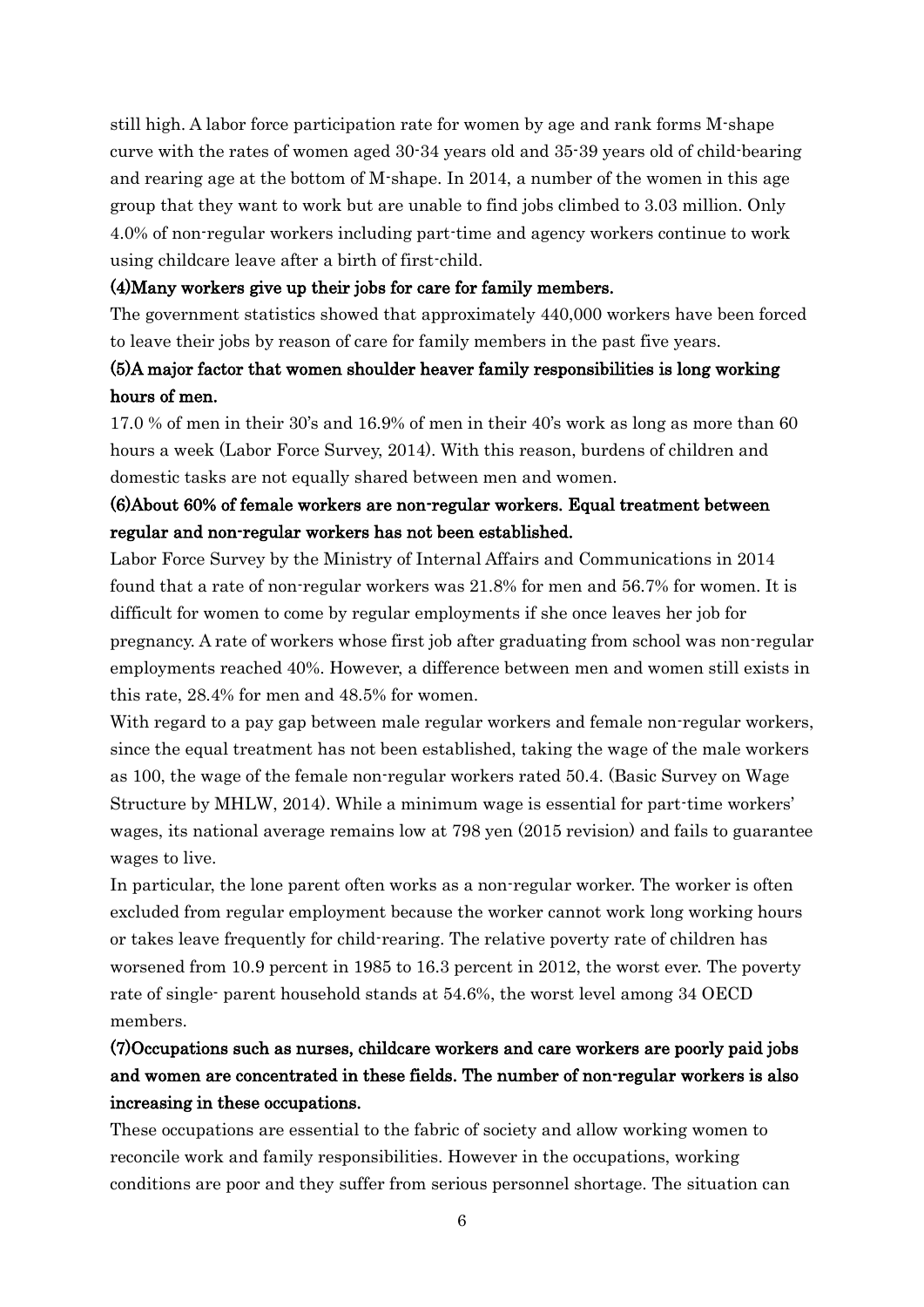lead to the collapse of social systems that guarantee women a work and life balance.

#### 2. Government measures are inadequate in light of CEDAW

(1)There are shortcomings in the provision of Equal Employment Opportunity Act for Men and Women and in the ministerial ordinance and guidelines for its implementation regarding banning indirect discrimination. As judgment of discrimination against women is to be done according to career tracks or types of employment, the rectification of indirect discrimination is limited. The ministry ordinance cites just three cases of indirect discrimination.

(2)Japan has not ratified ILO conventions 111 and 175. Due to shortcomings in the labor law that should guarantee equal opportunity for men and women, gaps between types of employment are growing wider. The Part-time Employment Act allows employers to treat workers according to their systems of utilizing manpower and the workers' contribution to their companies. This provision makes it possible for companies to intentionally discriminate against part-time workers. This is why discrimination cannot be eliminated. \*Regulation on the use of temporary agency workers was eased in September 2015 under Prime Minister ABE Shinzo's government by adversely revising Worker Dispatch Law. Although temp workers are allowed to be used only for temporary work in the past, it made possible for employers to permanently use temporary agency workers. It is feared that this will encourage companies to replace workers who are directly hired by the companies including non-regular workers, mostly women, full-time regular workers and general staff with temporary agency workers.

(3)As the Labor Standards Law does not provide with the principle of equal remuneration for work of equal value, it is difficult to rectify wage discrimination based on types of employment and job categories.

(4)Laws and practices including the Child Care and Family Care Leave Law for workers during pregnancy, child birth, child care and care for family members don't adequately secure the use of the their provisions.

\*Employers are only required to make efforts to secure replacement workers.

\*Compensation of employees is inadequate. (67 percent for a woman worker on a maternity leave; 67 percent for a childcare leave for six months and 50 percent after the sixth month until the child becomes 18 months old; 40 percent for an employee on a nursing care leave for 93 days; leave of absence is unpaid for workers who use up to 5 days a year for nursing care of a family member, for workers working shorter hours for childcare, and for pregnant women getting prenatal checkups.)

\*If a worker uses a right under the laws for workers during pregnancy, child birth, child care, and care for family members, that worker could face wage cuts, smaller wage increases, lower bonuses and retirement pay and eventually the worker's lifetime earnings become low.

\*There no provisions for banning maternity harassment.

\*It is difficult for fixed-term workers to use the right of childcare leave because of strict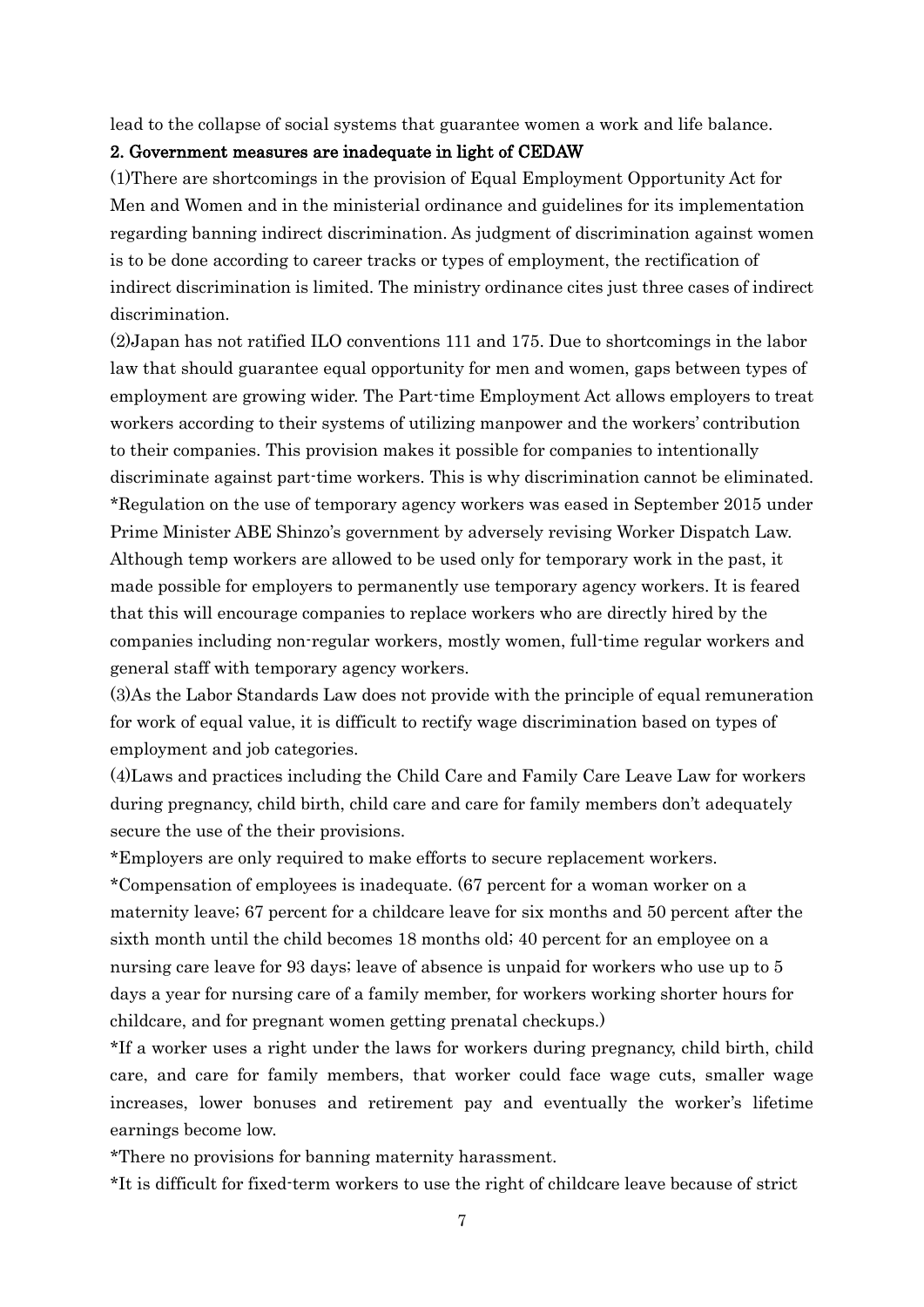requirements.

\*Labor administration has an inadequate organization setup, including the employment opportunity office.

(Labor disputes currently on court trial)

IBM Japan: A woman worker was dismissed on the grounds that her poor performance arising from her use of the shorter work-time system for childcare in accordance with the Child Care and Family Care Leave Law.

Japan Airlines: A cabin attendant asked the company to transfer her to ground staff work when she became pregnant. But she was not assigned to the position and instead was ordered to take an unpaid leave.

(5) Since Article 36 of the Labor Standards Law stipulates that labor and management can agree on overtime work, it is difficult to control excessively long working hours. \*The Abe administration is planning to revise the Labor Standards Law to ease the working time regulation ostensibly to provide diversity of work schedule that enables women to play an active role. This causes fears that longer working hours will become even more prevalent.

(6) The minimum wage is not determined based on the cost of living.

(7) The Abe administration has launched such slogans "no care workers to be forced to quit their jobs" and for "support for childcare that nurtures dreams." On the other hand adverse revisions of childcare and nursing care systems are also pushed forward. The number of children in waiting list for nursery school is growing and the number of people who are unable to receive nursing care has also increased although they need. What we need now is to improve in social security system and childcare system. In occupations such as nurses, childcare workers and care workers, female workers account for nearly 80 percent of all workers. Since the occupations have heavy responsibilities with long working hours but are poorly paid jobs, personnel turnover rate is high. The government is required to take measures for improving the situation.

(8) Women workers are discriminated against based on age.

\*In late 2010 cabin attendants were dismissed based on age. The trial was over. They are demanding the company reinstate them to the workplace.

# 5 Unpaid women workers in rural and urban family enterprises (art.11, general recommendation 16)

General recommendation No.16 recommends the states parties to take the necessary steps to guarantee payment, social security and social benefits for women who work without such benefits in enterprises owned by a family member.

In Japan article 56 of the Income Tax Law stipulates that any payments the spouses or other family members of rural workers and self-employed merchants/manufacturers receive cannot be recognized necessary expenses; the value of their labor is added up to business owners' income.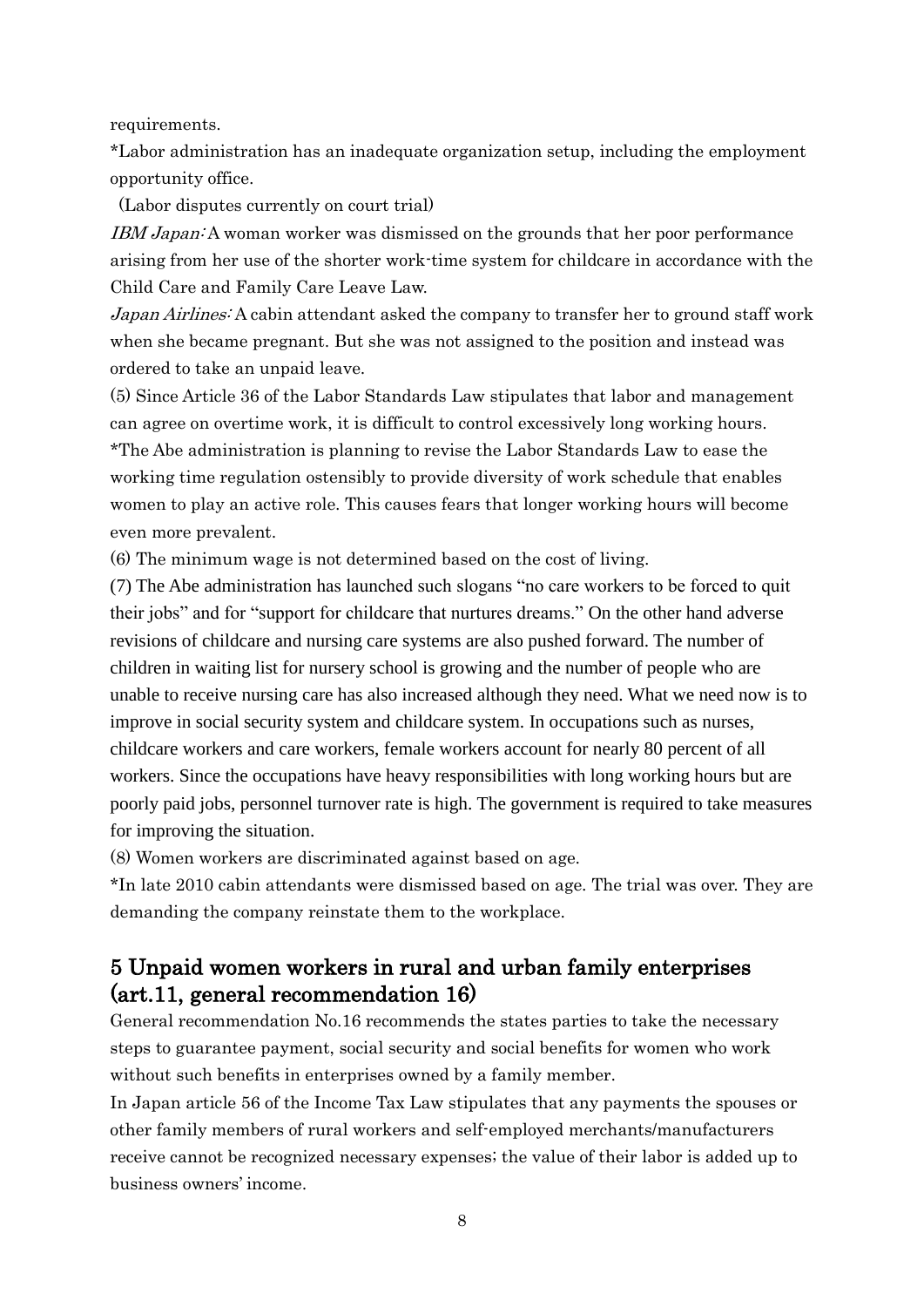This prevents these spouses and other family members from gaining income certificates, causing such disadvantages as lower compensation than full-time homemakers in the event of traffic accidents, no loans available to buy a car or house, and difficulty in obtaining the entitlement to leave their children at a childcare center. Article 56 is so discriminatory that it hinders the economic self-reliance of rural women and self-employed female merchants or manufacturers.

In the deliberation of the Sixth Periodic Report on the Implementation of the CEDAW, a Japanese government official, asked by a CEDAW committee member, assured the value of their labor would be recognized as necessary cost if there is a declaration based on books and records. As keeping books has become compulsory for every business owner since January 2014, the value of labor should be considered necessary expenses and thus Article 56 of the Income Tax Law is no more necessary. It should be abolished.

### 6 Heath (Art.12)

While the Committee commended the State party for the high quality of its health services in Concluding Observations in 2009, medical system in Japan has been changed for the worse these years; public services reduced and medical expenses increased. Over 3, 600,000 households cannot pay the insurance fees and 1,400,000 of them are not given the insurance cards. The Government is promoting reduction of hospitals nationwide for the decrease of medical expenditure. It should promote expulsion of patients in need of care from hospitals.

Lack of facilities for childbirth and doctors often constitutes a violation of the reproductive rights that are important rights to have and rear children in safety. While number of childbirth was declined by 17.8%, facilities for birth declined by 42.8% between 1990 and 2014.One of the causes of this is the inefficiency or inadequacy of measures to keep up with the increasing in number of women doctors. Women represent 35.5% under age 29 and 29.8% in thirties.

Of the obstetricians of  $2~10$  years of practice, women make up  $40~60\%$ , but  $32.5\%$  of them stop working for childbirths after around 10 years of practice.

This fact reflects the reality of doctors in Japan who, both men and women have to work in severe working environment due to the shortage of doctors. A woman doctor cannot continue to work after she has become pregnant or had a baby. There is no standby for the doctor who takes maternity leave in hospitals and practitioners often work until delivery. Medical services in Japan set up by the overworking of doctors. Better working environment for both men and women doctors should provide safe health services to patients. It is needed to stop changing for the worse but improving of the social welfare.

### 7 Older women (Art.3, 13)

A vast majority of older people receive low pension payments in Japan. Among pensioners, there is a big difference between men and women: of those who have only the Basic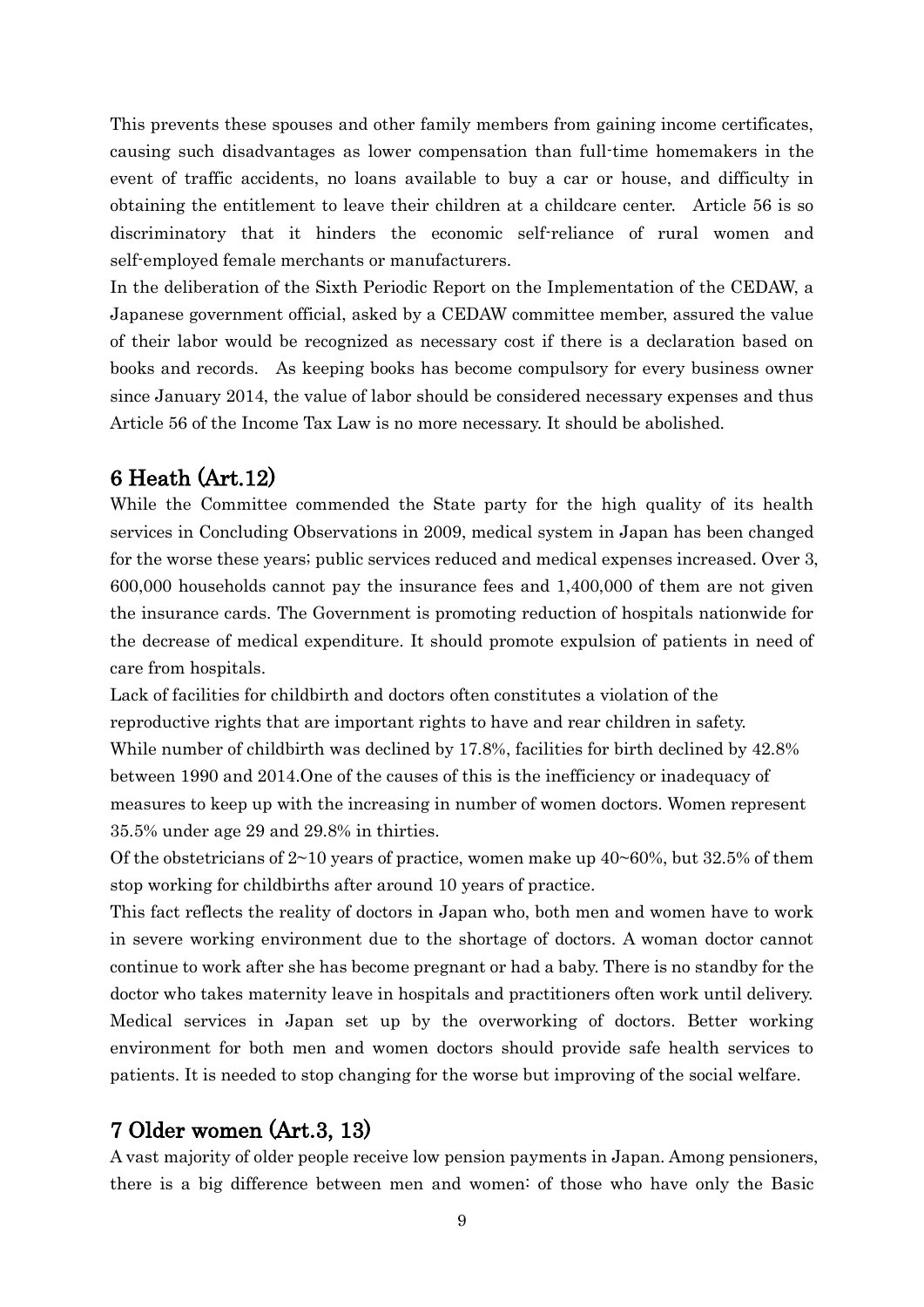Pension Plan (monthly allowance is only about 50,000 yen (\$400) on average), 76% are women. Even when women had a job and have Employees' Pension Insurance, they receive as low as 110,000 yen (\$900) on average. Overall, the pension allowance which women receive is about half of the amount that men receive. This is because there were differences in working conditions and wages when they were working (i.e. differences in the number of years continuously worked and job promotion), which are reflected on the amount. It is necessary to rectify the gender disparities and to introduce a pension scheme that guarantees the minimum standard.

Government policy of a 2.5% cut in the pension allowances ended last April (which was enacted along with the raise in consumer tax), but the pension will still be reduced for 30 years to come based on the "macro-economic slide" formula. The Basic Pension Scheme will in the end see a 30% reduction in payment. A survey of elderly women showed that only 6.3% of them "received support from their children." Cases of isolation, starvation, abuse, and crimes among elderly people are on the increase.

Discrimination against and abandonment of elderly people are found in the field of medical care as well. As a result of the Advanced Elderly Medical Service System which started in 2008 and under which insurance fees are endlessly raised whereas the services are not good enough, elderly women have been driven to a difficult condition.

Furthermore, since patient copayments have increased, elderly patients in particular tend to refrain from seeing a doctor. According to a survey by the Health Policy Institute, "we could not go to see a doctor even if we were sick," replied 39% of the households with annual income level below three million yen.

More than 520 thousand people are waiting to be admitted to intensive care homes for the elderly. It is more than the current admission limit of 510 thousand. The Japanese Government is promoting in-home care based on the "Integrated Community Care System," in reality people in need of care cannot have satisfactory services because of the too expensive fee, unjust benefit restrictions, and shortage of facilities and staff, etc. They are helpless and have nowhere else to turn.

In fact, every time the long-term care insurance system was amended, the benefits have been drastically reduced. Improvements of care facilities were restricted, burden of the users increased, users with lighter disabilities refused of their services, and duration and contents of the provided services lessened.

The minus fixation of care remuneration standards has affected seriously on the management of nursing-care establishments. Turnover rates of employees at such facilities are high due to poor working conditions, including low wages and longer working time. Nursing homes suffer from constant labor shortages. Those who have to leave work for the reason of caring for family members are over 100,000 per year, and many of these are women. The Government announces "We'll nullify those who have to leave work for family care burdens," but it is without any concrete measures.

What is needed immediately is to stop policies of reducing social security expenses, and to